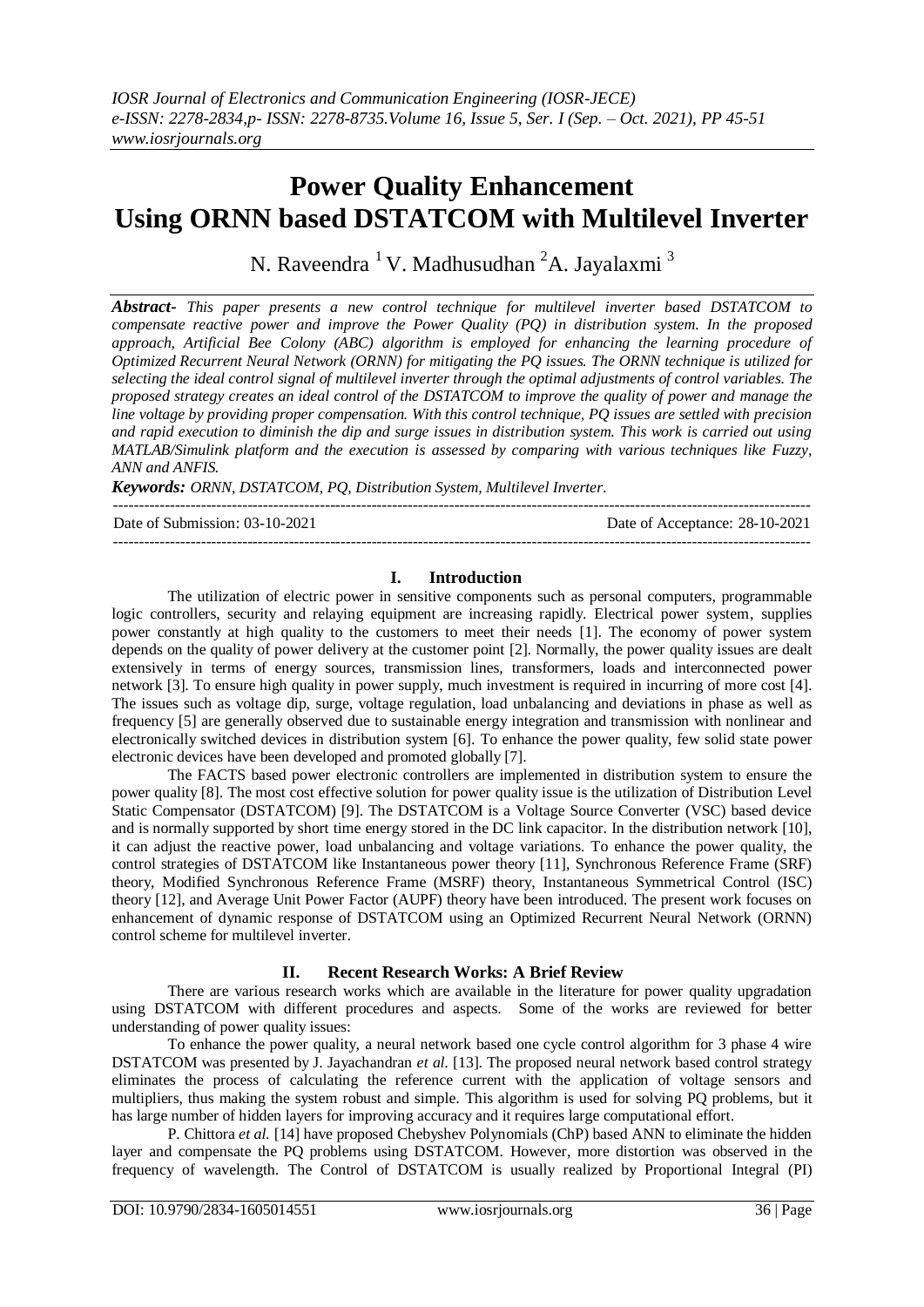controller with fixed parameters. However, the overall control performance may be unsatisfactory due to its nonlinear structure.

D. Amoozegar *et al.* [15] have presented the Fuzzy Logic Control (FLC) in DSTATCOM to improve the damping of power system.

H.Tolabi *et al.* [16] have presented a Partial Feedback Linearizing (PFL) controller for the DSTATCOM by considering the nonlinear and dynamic modeling of the DSTATCOM. The parameters of the designed controller are tuned based on the combination of fuzzy set and galaxy based search algorithm. This technique improves the response of a controller and voltage profile at the Point of Common Coupling (PCC). The parameters tuning process of this controller are time consuming, so it requires offline tuning with change in system parameters. To overcome this issue, the PFL controller parameters are tuned, according to the present error by using Mamdani based fuzzy logic concept.

S. Choudhury *et al.* [17] have designed a modified Seeker Optimization Approach (SOA) based on human searching capability to find optimum membership function parameters for fuzzy logic to increase the PI controller gains. However, the fuzzy logic controllers are used in simple configurations and their analytic knowledge is still poor.

To enhance the robustness and to simplify the controller design, Passivity Based Control (PBC) as a nonlinear controller has been investigated in power converters. Y. Chen *et al.* [18] have presented an adaptive PBC of cascaded multilevel converter based DSTATCOM integrated with distribution transformer for medium voltage reactive power compensation. A nonlinear PBC was designed to achieve reference current tracking. This adaptive PBC is used to attenuate the effect of parameters on the performance of the DSTATCOM. R. Jayaraman *et al.* [19] have focused on implementation of differential equation of the single-phase source-load system-based control algorithm for three-phase STATCOM. The presented control algorithm was employed for extraction of fundamental active and reactive current components of contaminated load currents, which are used for estimation of reference source currents. R. Agarwal *et al.* [20] have presented a Leaky Least Mean Fourth (LLMF) control technique for a single-stage three-phase grid integrated DSTATCOM system. This LLMF control algorithm is a variant of conventional Least Mean Square (LMS) algorithm from a family of adaptive filters, but it suffers from stalling due to low input signal. Hence, a leakage factor was introduced in this algorithm which improves stalling, stabilizes the system and gives a rapid convergence response. This work also controls the DC bus voltage of DSTATCOM and modifies the response of a PI controller.

G. Ramya *et al.* [21] proposed DSTATCOM with cascaded multilevel inverter to compensate the power quality issues in distribution system. The neuro fuzzy controller algorithm mitigates the power quality issues. This work is efficient for open loop system but it cannot be suitable for closed loop system. In Literature, many works are presented to resolve the power quality problems, still some improvements are required to enhance the power quality. The identified issues and disadvantages have inspired to do this research work.

## **III. Proposed Structure of DSTATCOM in Distribution System**

The proposed design and control structure of multilevel inverter based DSTATCOM with ORNN technique in the distribution system is shown in Fig.1. The DSTATCOM is connected at Point of Common Coupling (PCC) between the source and load of the distribution network. The DSTATCOM helps to inject controlled measure of current at desired amplitude, frequency and phase angle into the grid for regulating load voltage and reactive power control. The DSTATCOM comprises of DC link voltage and 3-phase multilevel Voltage Source Inverter (VSI) which are associated with the system through filter and the coupling transformer. The DSTATCOM acts as a synchronous voltage source with a variable magnitude and phase angle. Thus, it is used for controlling its bus voltage and correcting the power factor. With heavy loading or some short circuit occurrences in the steady state operation, DSTATCOM injects suitable compensating currents at the PCC and boosts the load bus voltage to normal or given value [22].



*Fig. 1 Proposed control structure of DSTATCOM in Distribution system*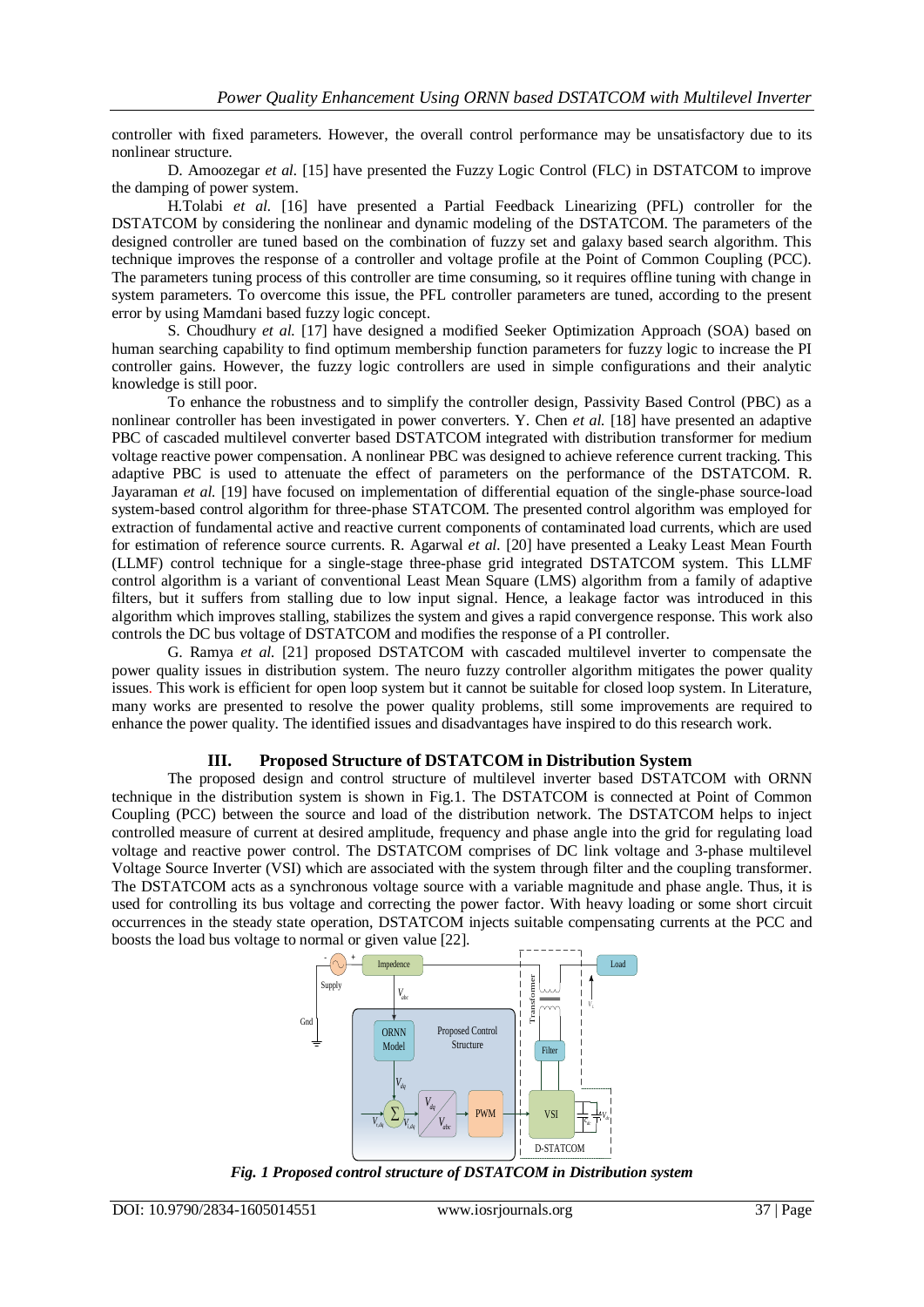## **3.1. Mathematical modeling of DSTATCOM**

In a 3-phase balanced distribution network, all the losses are considered within the DSTATCOM. The equivalent circuit of DSTATCOM consisting of resistances, transformers and filters, which are represented as equivalent inductances. The inverter is considered as a perfect sine wave generator and the entire structure of DSTATCOM is shown in Fig. 2.



*Fig. 2 Equivalent Structure of DSTATCOM*

By applying electrical relations in Fig.2 the differential equations of the circuit can be rewritten as,

$$
I_{a} = \frac{1}{L} \left[ (-R i_{a}) + (v_{a} - e_{a}) \right]
$$
 (1)

$$
I_b = \frac{1}{L} [(-Ri_b) + (\nu_b - e_b)]
$$
 (2)

$$
I_c = \frac{1}{L} [(-Ri_c) + (v_c - e_c)]
$$
 (3)

Where,

*R*: Conduction losses of the inverter and transformer

*L*: Equivalent inductance of transformer and filter

 $i_a$ ,  $i_b$  and  $i_c$  are the ac currents of DSTATCOM

 $v_a$ ,  $v_b$  and  $v_c$  are the line voltages

## $e_a$ ,  $e_b$  and  $e_c$  are the output voltages of the inverter.

Since the system is considered as a three-phase balanced system, it can be changed into a synchronously rotating *dq* frame [23]. At that point, the equation (1) is transformed into the following *dq* frame,

$$
I_{d} = \frac{1}{L} \Big[ (-Ri_{d}) + \omega Li_{q} + (v_{d} - E_{d}) \Big]
$$
 (4)  

$$
I_{q} = \frac{1}{L} \Big[ - (Ri_{q} + \omega Li_{d}) + (v_{q} - E_{q}) \Big]
$$
 (5)

Where,

: Angular velocity of the ac voltage, current vectors

: Angle between the d-axis and line voltage vector

The harmonics created by the inverter are neglected by a PWM technique which is utilized in the DSTATCOM. Subsequently, ac and dc side conditions are given in equations (6) and (7).

$$
E_d = Mv_{dc} \sin \alpha \tag{6}
$$

$$
E_q = Mv_{dc} \cos \alpha \tag{7}
$$

Where,

*dc v* : Voltage across the capacitor C

*M* : Modulation index

 $\alpha$ : Firing angle

The control variables  $M$  and  $\alpha$  of the DSTATCOM can be composed as,

$$
M = \frac{\sqrt{E_{d}^{2} + E_{q}^{2}}}{v_{dc}}
$$
 (8)

DOI: 10.9790/2834-1605014551 www.iosrjournals.org 38 | Page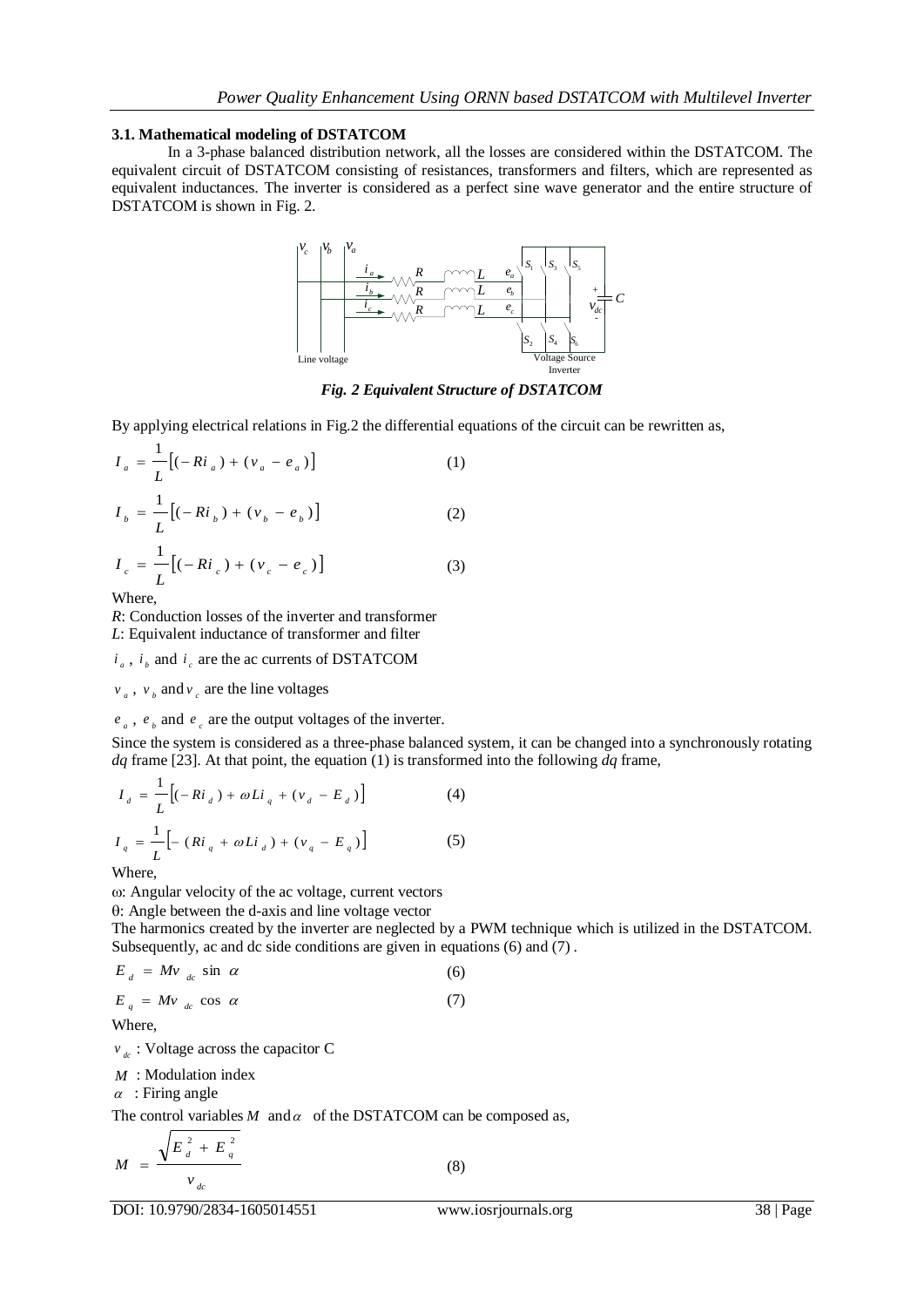$$
\alpha = \tan^{-1} \left( \frac{E_q}{E_d} \right) \tag{9}
$$

The power condition is given as,

$$
P = \frac{3}{2} (v_d i_d + v_q i_q)
$$
 (10)

$$
Q = \frac{3}{2} (v_d i_q - v_q i_q)
$$
 (11)

Where,

*P* : Real power of the system

*Q* : Reactive power of the system

The power balance condition of the inverter is given as,

$$
P_i = v_{dc} C_{dc} \frac{dv_{dc}}{dt}
$$
 (12)

The above equation is simplified as,

$$
v_{dc} = \frac{1}{C} (M \cos \alpha i_d + M \sin \alpha i_q)
$$
 (13)

Where,  $C = \frac{1}{2}C_d$  $=$  $\frac{1}{-C}$ .

The mathematical equations (4), (5) and (13) of DSTATCOM can be composed as follows,

$$
I_{d} = \frac{1}{L} \Big[ (-Ri_{d}) + \omega Li_{q} + (v_{d} - Mv_{dc} \sin \alpha) \Big] \qquad (14)
$$
  
\n
$$
I_{q} = \frac{1}{L} \Big[ - (Ri_{q} + \omega Li_{d}) + (v_{q} - Mv_{dc} \cos \alpha) \Big] \qquad (15)
$$
  
\n
$$
v_{dc} = \frac{1}{C} (M \cos \alpha i_{d} + M \sin \alpha i_{q}) \qquad (16)
$$

Due to the switching functions, the mathematical equations of DSTATCOM is considered as nonlinear, therefore  $\theta$  is chosen as zero.

$$
v_q = 0 \text{ and } Q = \frac{1}{2} v_d i_q
$$

It is adequate to control the reactive power Q by current  $i_q$  and furthermore it is essential to regulate the dc voltage  $v_{ac}$  in order to compensate the reactive power Q. The modeling of multilevel inverter is given in the following section.

## **3.2. Modeling of Multilevel Inverter**

The multilevel inverter performs power conversion in terms of multilevel voltage steps to acquire enhanced power quality, lowering the switching losses, better electromagnetic compatibility and higher voltage capability [24]. The switching frequency and device ratings are constraints for high rated DSTATCOM. It is desirable to disseminate the stress among number of devices along the line [25]. The overall output voltage of multilevel inverter is given by,

$$
V_{_{out}} = V_{_{out}}^1 + V_{_{out}}^2 + \cdots V_{_{out}}^n \tag{17}
$$

The inverter is said to be symmetrical multilevel inverter, when all the dc voltage sources is equal to  $v_{dc}$ . The effective number of output voltage steps (Ns) in symmetrical multilevel inverter is identified with the quantity of full bridges (n) is given by,

$$
N_{s} = 2n + 1 \tag{18}
$$

The maximum output voltage of the *n* level inverter is given as,

$$
V_{out}^{max} = n * v_{dc} \tag{19}
$$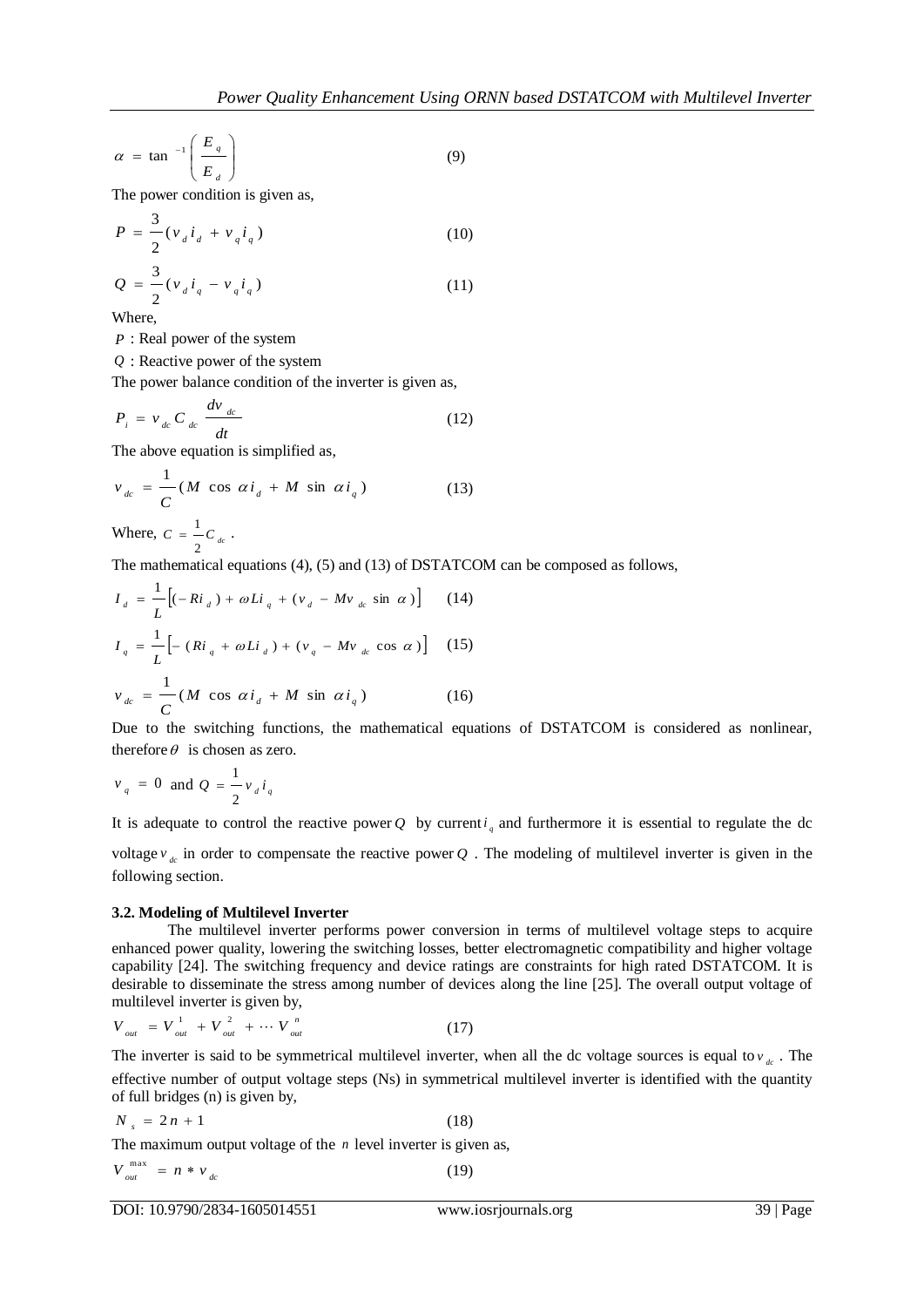Without expanding the quantity of inverters, asymmetric multilevel inverter can be utilized to provide an extensive number of output steps. The quantity of voltage steps for  $n$  level inverter is given as,

For 
$$
j = 1, 2, ..., n
$$
,  $N_s = \begin{cases} 2^{n+1} - 1 & \text{if } v_j = 2^{j-1} v_{dc} \\ 3^n & \text{if } v_j = 3^{j-1} v_{dc} \end{cases}$  (20)

The maximum output voltages of these  $n$  level inverters are written as,

For 
$$
j = 1, 2, ..., n
$$
,  
\n
$$
V_{out}^{max} = \begin{cases} (2^n - 1)v_{dc} & \text{if } v_j = 2^{j-1}v_{dc} \\ \left(\frac{3^n - 1}{2}\right)v_{dc} & \text{if } v_j = 3^{j-1}v_{dc} \end{cases}
$$
\n(21)

In the above conditions, it can be seen that the asymmetric multilevel inverter can generate more voltage steps and maximum output voltage with a similar number of bridges.

#### **3.3. Designing of controller**

The controller of DSTATCOM contains different levels of control and each level has a specific capacity. The levels of controller are named as external control, intermediate control and internal control [26]. The external control decides the active and reactive power exchange between DSTATCOM and utility system. The intermediate control enables the expected output to dynamically track the reference value set by the external control. The internal control creates the switching pulses for VSI of the DSTATCOM. The control execution is finished with the synchronous rotating d-q reference frame. The instantaneous active and reactive power components are represented by d-axis and q-axis respectively.

#### *a) External Control*

External control performs three modes of controls such as the Voltage Control Mode (VCM), Power Factor Control Mode (PFCM) and Active Power Control Mode (APCM). When the VCM is activated, the voltage at the PCC of DSTATCOM is controlled through the modulation of reactive power component of the output current. The instantaneous voltage at the PCC is figured by utilizing a synchronous rotating orthogonal reference frame and voltage. A voltage regulation dip is incorporated to permit the terminal voltage of the DSTATCOM to differ in proportion with the compensating reactive current. When the PFCM is initiated, the reactive power reference is set to the measured values of the generated reactive power. To maintain unity power factor in the system, a standard PI controller is incorporated to reduce the steady state error in the reactive current reference component. The APCM is constantly actuated and controls the active power within the electrical system. The computation of the reference active power depends upon the injected active power. The regulated active power is given to the electrical system through DSTATCOM. A standard PI controller is additionally included to compute the steady state error from the reactive current reference.

#### *b) Intermediate Control*

The intermediate control comprises of two sections, DC voltage controller and current controller. The dynamic conditions governing the instantaneous power exchange between the DSTATCOM and electrical network are given by the equation (22) [27].

$$
\begin{bmatrix}\n\mathbf{v}_{a}^{inv} \\
\mathbf{v}_{b}^{inv} \\
\mathbf{v}_{b}^{inv} \\
\mathbf{v}_{c}^{inv}\n\end{bmatrix}\n-\n\begin{bmatrix}\n\mathbf{v}_{a} \\
\mathbf{v}_{a} \\
\mathbf{v}_{c}\n\end{bmatrix}\n=\n\begin{bmatrix}\nR_{se} & 0 & 0 \\
0 & R_{se} & 0 \\
0 & 0 & R_{se}\n\end{bmatrix}\n+\n\frac{d}{dt}\n\begin{bmatrix}\nL_{se} & M & M \\
M & L_{se} & M \\
M & M & L_{se}\n\end{bmatrix}\n\begin{bmatrix}\ni_{a} \\
i_{b} \\
i_{c}\n\end{bmatrix}
$$
\n(22)

Where,

| $\left( \begin{array}{ccc} R_{se} & 0 & 0 \end{array} \right)$ |  | $\label{eq:loss} \begin{array}{ccc} & \left( \begin{array}{ccc} L_{\mathit{se}} & M & M \\ \end{array} \right) \\ L_{\mathit{se}} & = & \left[ \begin{array}{ccc} M & L_{\mathit{se}} & M \\ \end{array} \right] \end{array}$ |  |
|----------------------------------------------------------------|--|-------------------------------------------------------------------------------------------------------------------------------------------------------------------------------------------------------------------------------|--|
| $R_{se} = \begin{bmatrix} 0 & R_{se} & 0 \end{bmatrix}$        |  |                                                                                                                                                                                                                               |  |
| $\begin{pmatrix} 0 & 0 & R_{se} \end{pmatrix}$                 |  | $\begin{pmatrix} M & M & L_{se} \end{pmatrix}$                                                                                                                                                                                |  |

Rse, Lse are series resistance and leakage inductance of the coupling transformer of DSTATCOM and *M* denotes the equivalent mutual inductance of the step-up transformer.

Under the assumption that the system has no zero sequence components, all the currents and voltages can be uniquely transformed into the synchronous rotating *dq* reference frame. Thus, the new coordinate system is defined with the d-axis which is always coincident with the instantaneous voltage vector ( $v_a = |v|$ ,  $v_g = 0$ ), as shown in Fig. 3. Consequently, the d-axis current component contributes to the instantaneous active power and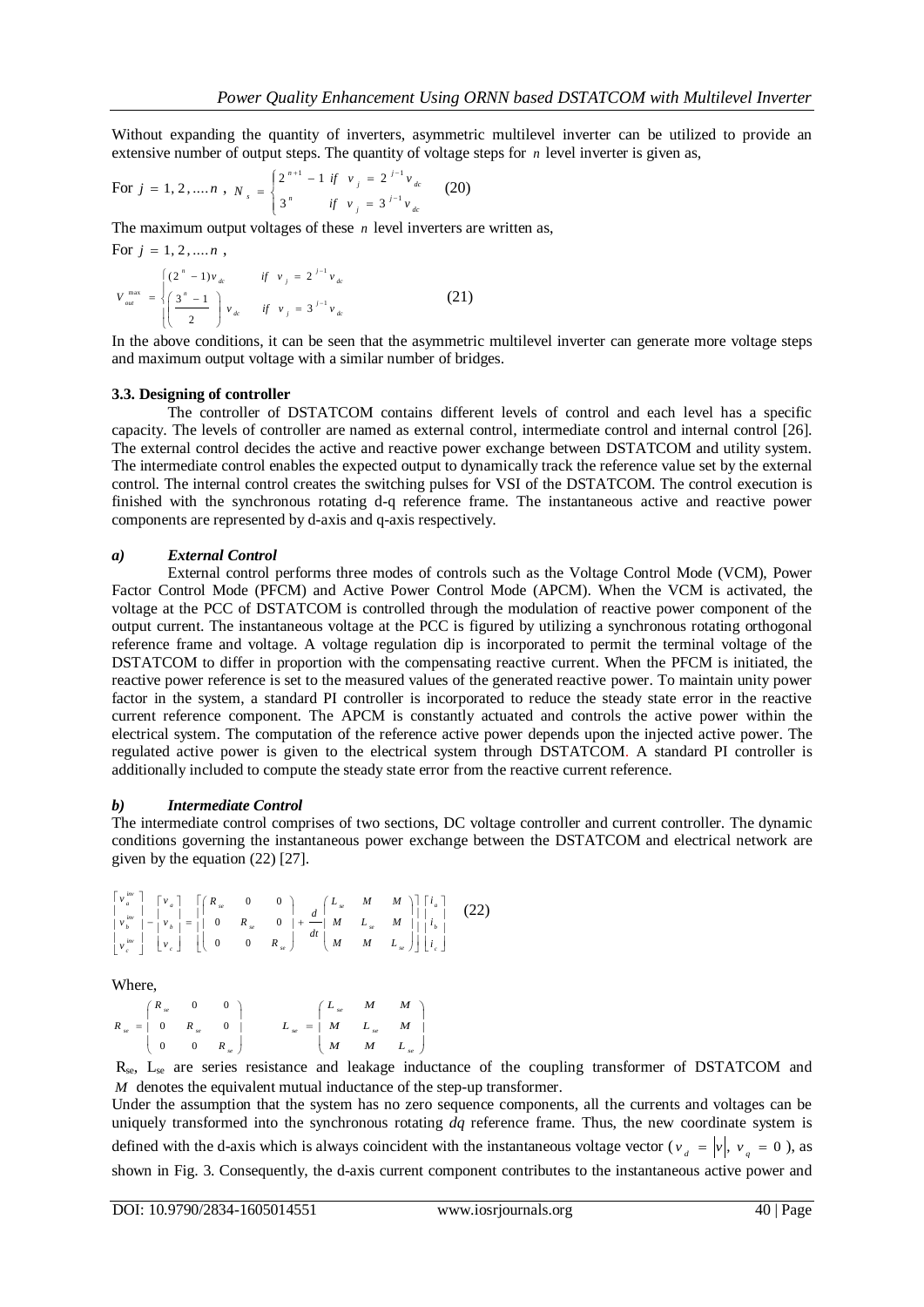the q-axis current component represents the instantaneous reactive power. By applying Park's transformation equation (22) can be transformed into dq reference frame as follows:

$$
\begin{bmatrix}\n\nu_{a}^{iw} & -\nu_{d} \\
\nu_{a}^{iw} & -\nu_{q} \\
\nu_{b}^{iw} & -\nu_{q}\n\end{bmatrix} = K_{se} \begin{bmatrix}\n\nu_{a}^{iw} & -\nu_{a} \\
\nu_{a}^{iw} & -\nu_{b} \\
\nu_{b}^{iw} & -\nu_{b}\n\end{bmatrix}, \qquad\n\begin{bmatrix}\n\dot{i}_{d} \\
\dot{i}_{q} \\
\dot{i}_{q} \\
\dot{i}_{q}\n\end{bmatrix} = K_{se} \begin{bmatrix}\n\dot{i}_{a} \\
\dot{i}_{b} \\
\dot{i}_{e}\n\end{bmatrix} \tag{23}
$$

By neglecting the zero sequence components, the state space model of the DSTATCOM in the *dq* reference frame can be summarized as follows:

$$
\frac{d}{dt}\begin{bmatrix} i_d \\ i_q \end{bmatrix} = \begin{bmatrix} -\omega & -\frac{R_{\nu}}{L_x} \end{bmatrix} \begin{bmatrix} i_d \\ i_q \end{bmatrix} + \frac{1}{L_x} \begin{bmatrix} v_q^{inv} \\ v_q^{inv} - v_q^{inv} \end{bmatrix}
$$
(24)

#### Where,

: Angular frequency of the grid voltage rotating in the *dq* reference frame.

*inv*  $v_d^{\text{inv}}$  and  $v_q^{\text{inv}}$ *v*<sup>*mv*</sup></sup> represents the instantaneous voltage of the DSTATCOM in d and q frame respectively.

The control strategy to get a decoupled control of the current segments  $i_d$  and  $i_q$  is getting from the above condition. To accomplish this objective, two appropriate control signals  $x_1$  and  $x_2$  are generated from zero derivatives of currents of equation (24). If  $x_1 = i_q R_{se} / L_{se}$  and  $x_2 = i_d R_{se} / L_{se}$  then equation (24) is changed with new variables as follows:

$$
\frac{d}{dt} \begin{bmatrix} i_a \\ i_a \end{bmatrix} = \begin{bmatrix} 0 & -\frac{R_x}{L_x} \end{bmatrix} \begin{bmatrix} i_a \\ i_a \end{bmatrix} + \begin{bmatrix} x_1 \\ x_2 \end{bmatrix}
$$
\n
$$
(25)
$$

From the above equation it can be noticed that,  $i_d$  and  $i_q$  respectively respond to  $x_1$  and  $x_2$  with no cross coupling. In this way, the presentation of these new control variables permits to get full model, which improves the execution of the control system.



*Fig. 3 Vector diagram of DSTATCOM in the synchronously rotating dq reference frame.*

In DSTATCOM Power balance equation (26) is obtained by relating ac and dc side as well as input and output as,

$$
P_{ac} = P_{dc}
$$
\n
$$
\frac{3}{2} (v_d^{inv} i_d + v_q^{inv} i_q) = \frac{-C_d v_{dc} dv_{dc}}{dt} - \frac{v_{dc}^2}{R_p}
$$
\n(27)

\nWhere,

*p R* : Resistance loss of VSI

$$
v_{dc}: DC link voltage.
$$
  
Considering,  

$$
v_d^{inv} = k_{inv} \cos \alpha v_{dc}
$$
  

$$
v_q^{inv} = k_{inv} \sin \alpha v_{dc}
$$
  
With  $k_{inv} = Ma_{vt}/2$  (29)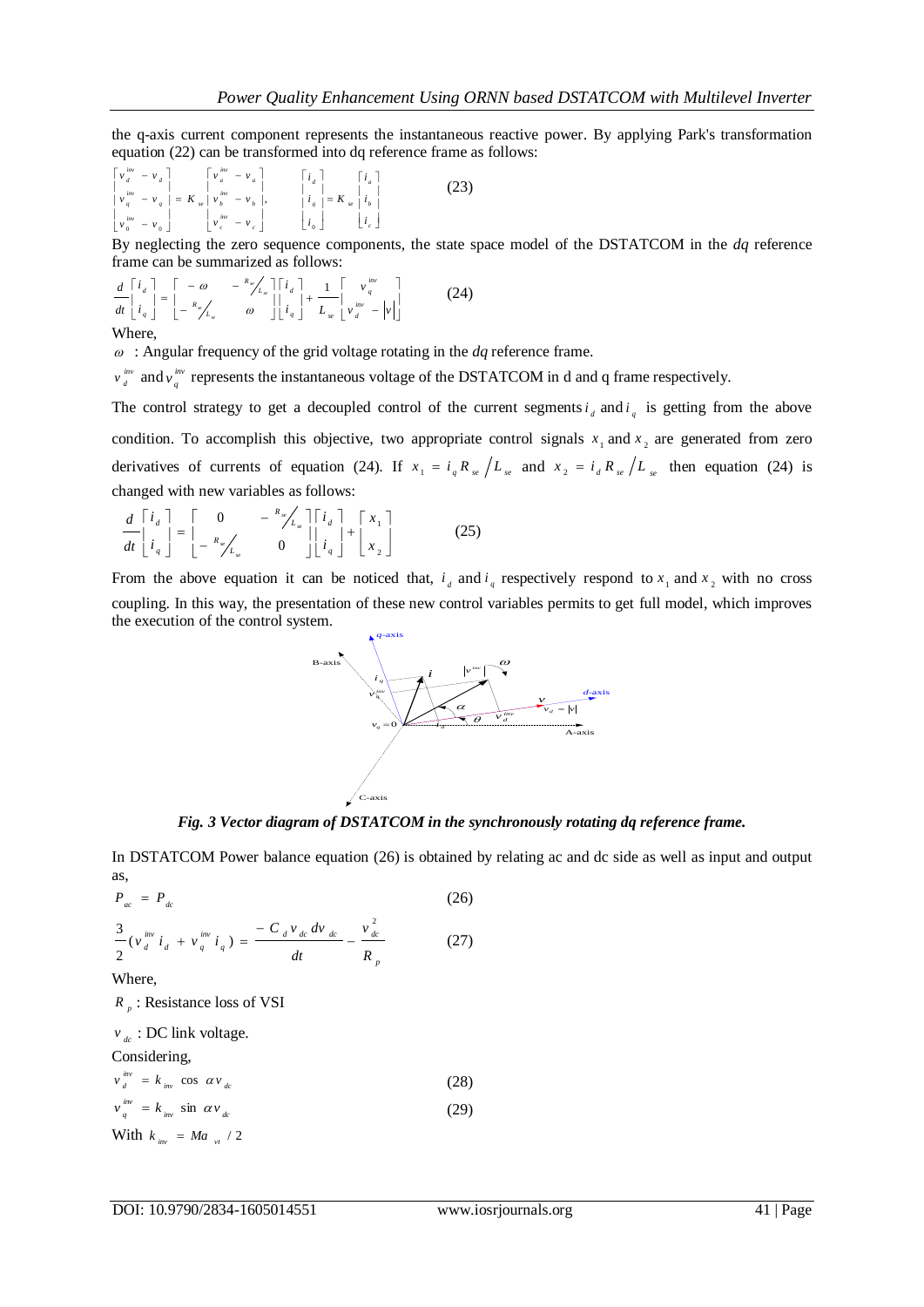Where, *M* is the modulation index and  $a_{vt} = n1/n2$  is the voltage proportion of the coupling transformer and  $\alpha$  is the phase shift between the converter output voltage and the grid ac voltage. The equation (27) is rewritten as,

$$
\frac{dv_{dc}}{dt} = \frac{-3k_{iw} (i_d \cos \alpha + i_q \sin \alpha)}{2C_d} - \frac{v_{dc}}{C_d R_p}
$$
(30)

Another PI controller eliminates the steady state voltage variations at the DC bus and exchanges active power with the grid.

### *c) Internal control*

The internal control is made out of a line synchronization module and a 3-phase PWM firing pulse generator for the VSI of DSTATCOM. The line synchronization module comprises of Phase Locked Loop (PLL). The PWM generator produces both frequencies in triangular wave and the firing pulses for each IGBT of the VSI by contrasting triangular wave and the desired reference 3-phase voltage wave. The detailed control algorithm of the DSTATCOM with all its essential parts is explained in Fig. 4.



*Fig. 4 Multilevel Control Scheme of DSTATCOM*

## **3.4. ORNN Based Optimal Gain Parameter Prediction**

ORNN is one of the Artificial Intelligence (AI) methods, which prepare a grouping of subjective length by recursively applying a more capacity to its interior masked state vector of the input arrangement [28].

Furthermore the ORNN technique is predominant in nonlinear frameworks due to completed interpose and extrapolate the subjective data with high precision. In the proposed method, ORNN learning process will be enhanced by utilizing the ABC algorithm in the perspective of minimum error objective function and in this way it is named as ORNN. The ORNN methodology is utilized for choosing the perfect control signal of the multilevel inverter based DSTATCOM by exchanging edges and stage point. The ORNN procedure sets up the control signals in light of the reactive power deviation and the modulation index value.

## *3.4.1. Training of ORNN*

 The Artificial Bee Colony (ABC) is a swarm insight based optimization algorithm, which works in view of the smart scavenging conduct of honey bee swarm [29]. In the ABC algorithm, the position of a food source represents a possible solution to the optimization problem and the nectar amount of a food source corresponds to the fitness of the solution represented by that food source. The stochastic ABC algorithm is able to find the global optimum with a large probability and high convergence rate [30]. Therefore, it is adopted here to train the ORNN. The algorithm steps to optimize the controller parameters are given in the following section:

## *Training Steps*

## *Step 1: Initialization*

Initialize the number of solutions in the population  $N$  and the number of optimization parameters  $D$ . The input of the algorithm is given as the real and reactive power values,  $K_p$  and  $K_i$  values are initialized as the random

generation of PI parameters.  $K_p(c)$  and  $K_i(c)$  values are the current parameters and  $K_p(v)$  and  $K_i(v)$ values are the voltage parameters of the PI controller.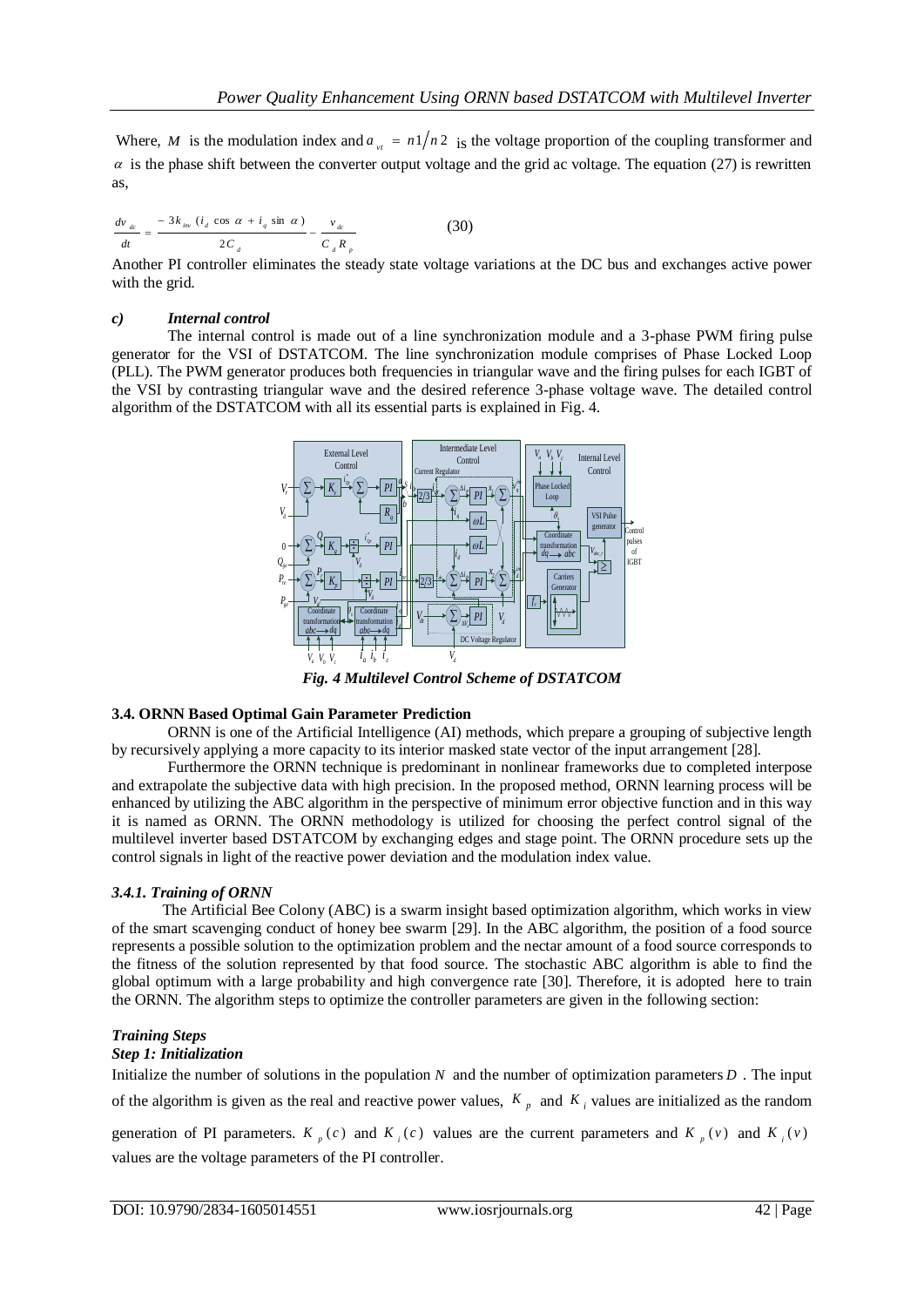## *Step 2: Evaluation*

The employee bee evaluates the fitness of the population and the required fitness function is given in the following equation (31),

$$
F_i = Min \left( \int \Delta V_{dc} dt , \int \Delta I dt \right)
$$
 (31)

Where,  $F_i$  is the value of the objective function and the process gets optimized once the minimum objective

function is achieved and the corresponding  $K_p$  and  $K_i$  parameters are tuned.

#### *Step 3: Iteration*

Set the iteration count as 1, i.e.,  $i = 1$  where,  $i = 1, 2, \cdots n$ 

#### *Step 4: Repeat*

The process is repeated until the minimum objective function is achieved and then the selection process is carried out.

#### *Step 5: Selection*

The employed bees try to find the new solutions within the neighborhood solution. In order to produce a new solution from the old one saved in the memory, the following expression is used,

$$
V_{i,j} = x_{i,j} + \phi_{i,j} \left( x_{i,j} - x_{k,j} \right)
$$
 (32)

Where, k signifies the solution within the neighborhood of i,  $\phi_{i,j}$  denotes a random number in the interval [-

1, 1],  $x_{k,j}$  is a randomly chosen solution which is different from  $x_{i,j}$  and  $V_{i,j}$  is the new solution.

#### *Step 6: Updating*

The onlooker bee attains the optimum fitness function of the new solution and determines the probability using the following expression,

$$
P_i = \frac{F_i}{\sum_{i=1}^N F_i}
$$
\n(33)

If better solutions are not achieved, abandon the solutions and produce the random number of scout bee solution using the equation,

$$
X_{ij} = X_{j}^{\min} + rand \ [0,1] * (X_{j}^{\max} - X_{j}^{\min}) \qquad (34)
$$

Where, N is the number of solutions in population,  $i = 1, 2, \dots N$  and  $j = 1, 2, \dots D$ . X  $\sum_{i=1}^{m}$  $X_j^{\min}$  and  $X_j^{\max}$  $X_j^{\text{max}}$  are the lower and upper limits of the  $j^h$  optimization variable, *rand* [0,1] denotes a uniformly distributed random

number within [0, 1].

#### *Step 7: Termination*

 Save the best solution achieved so far and minimize the error values of the real and reactive power variations. Then save the corresponding gain of current parameters  $K_p(c)$  and  $K_i(c)$  and the voltage parameters  $K_{\rho}(v)$  and  $K_{i}(v)$  of the PI controllers. Based on the above procedures, the gain parameters of both the controllers are optimally tuned. Check the iteration range, if the iteration has not achieved the maximum range, increase the iteration count as  $i = i + 1$ , or else terminate the process. The flowchart of the proposed technique is shown in Fig. 5.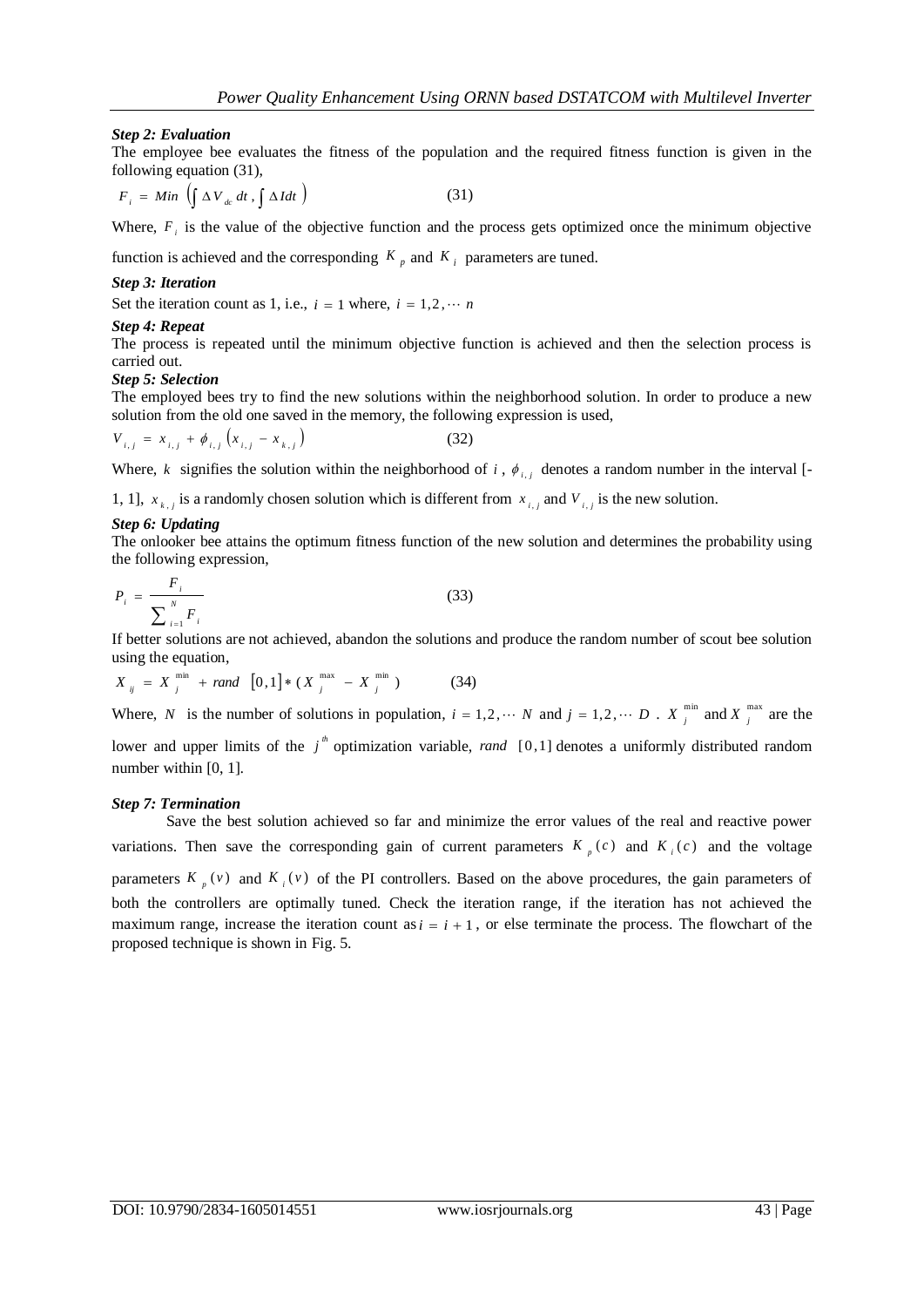

*Fig. 5 Flowchart of Proposed Algorithm*

## **3.5 Optimal design of ORNN based PI controller**

From the proposed ORNN technique, the gain of current parameters  $K_p(c)$  and  $K_i(c)$  and the voltage parameters  $K_p(v)$  and  $K_i(v)$  of PI controller are optimally tuned. Based on these optimal gain parameters, the voltage signal of the inverter is optimally tuned and it provides the optimal control signal for the DSTATCOM. The optimized output of PI controller is expressed in mathematical forms as,

$$
v_{d}^{inv} = -L \frac{di_{d}}{dt} - Ri_{d} + x_{1}^{*} (i_{dr} - i_{d}) + v_{d} + \omega Li_{q}
$$
 (35)  

$$
v_{q}^{inv} = -L \frac{di_{q}}{dt} - Ri_{q} + x_{2}^{*} (i_{qr} - i_{q}) + v_{q} + \omega Li_{d}
$$
 (36)

Based on the above equation, the ORNN technique compensates the input of the conventional PI controller. Therefore, the steady state error will be reduced to zero and hence improves the response speed without affecting system stability.

 The proposed technique is experienced in the MATLAB/Simulink platform and its efficiency is investigated through the supplementary procedure. The voltage, current, real and reactive power is compared with different techniques from the effectiveness of the proposed ORNN technique. The detailed comparative analysis is given in section 4.

## **IV. Results and Discussion**

 In this paper, an ORNN based DSTATCOM with multilevel inverter is proposed for mitigating the power quality disturbances in distributed system. The proposed strategy is implemented in MATLAB/Simulink. The proposed strategy depends on ORNN which helps the control algorithm for creating reference signals of multilevel inverter of DSTATCOM. With this control technique, power quality disturbances, such as voltage dip, voltage surge and both are found out with precision and quick execution to mitigate the dip and surge that appear in the distribution system. The test system is given in Fig. 5a and its parameters are given in Table1.



*Fig. 5a. Single line diagram of the test system for DSTATCOM*

| Unit              | <b>Value</b> |
|-------------------|--------------|
| Grid voltage      | 400 V        |
| <b>Lurrent</b>    | 50 A         |
| Nominal frequency | 50 Hz        |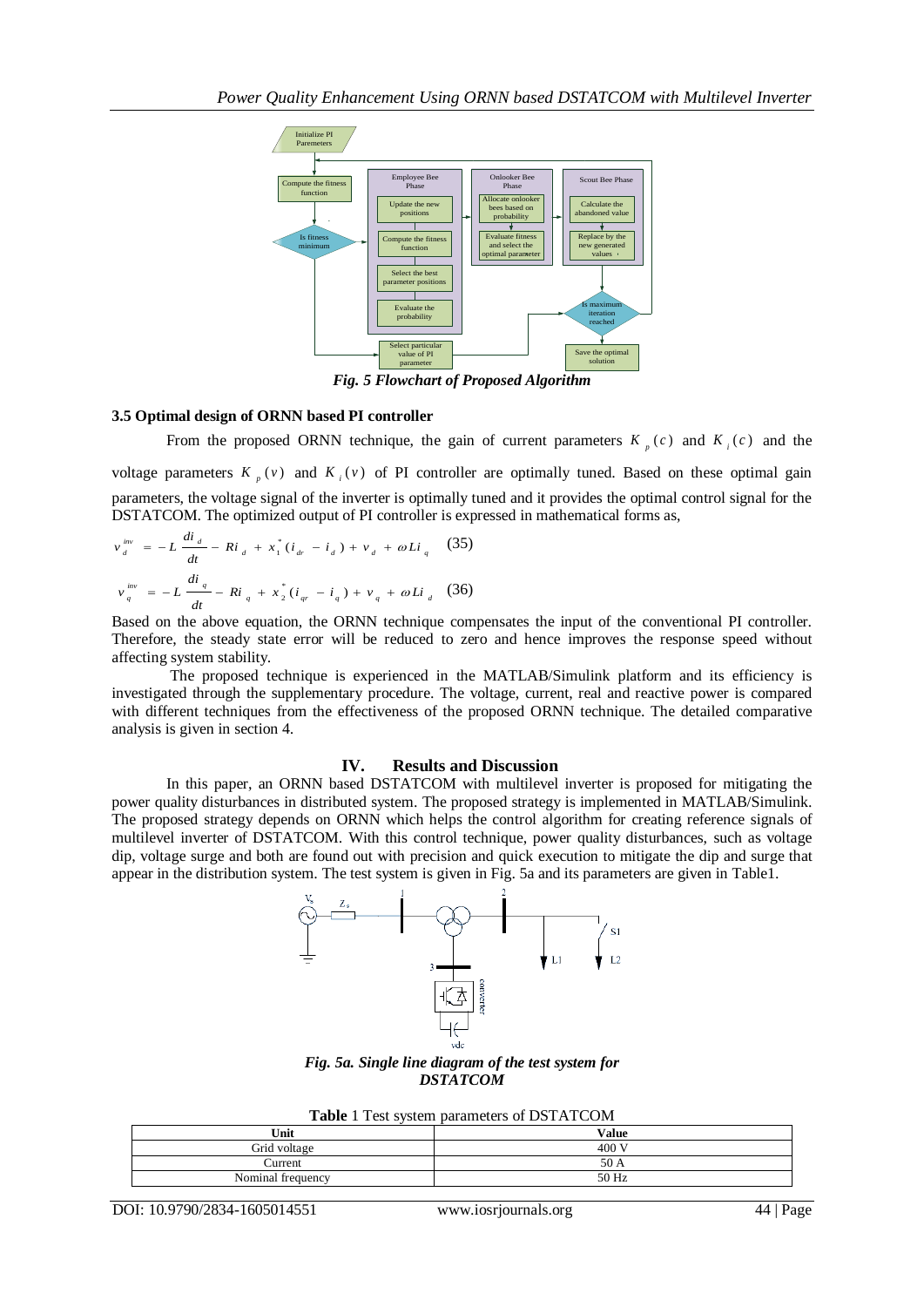| DC-link voltage        | 1000 V               |  |  |
|------------------------|----------------------|--|--|
| Line inductance        | 2mH                  |  |  |
| Line resistance        | $1 \text{ m}\Omega$  |  |  |
| Filter inductance      | $3.2 \text{ mH}$     |  |  |
| Filter resistance      | $28 \text{ m}\Omega$ |  |  |
| DC-link capacitor      | 3000 µF              |  |  |
| Max DC-link voltage    | 400 V                |  |  |
| Load apparent power    | 42 kVA               |  |  |
| Modulation Index range | $5.40 - 8.15$ p.u    |  |  |

### **4.1. Evaluation of performance analysis**

The execution of the DSTATCOM is shown for voltage regulation and current compensation. The model is assessed and their outcomes are analyzed in various test cases as follows:

- *Test case 1:* Power quality mitigation under voltage dip condition
- *Test case 2:* Power quality mitigation under voltage surge condition
- Test case 3: Power quality mitigation under both (voltage dip and voltage surge) condition

 The analyzed output of the proposed strategy exhibits the real and reactive power controlled in the DSTATCOM under various frameworks like Fuzzy, ANN, ANFIS and the proposed technique.

## *Test case 1: Power quality mitigation under voltage dip condition*

The causes of voltage dip are due to more utilization of energy and influences the system with voltage fluctuation and fault condition. The source, load voltage and current with dip condition is shown in Fig. 6. It is observed that the amplitude of source voltage and load voltage is reduced to 25% from its normal value during t  $= 0.2$ s to t  $= 0.3$ s, which is shown in Fig (b) and (d). Also, the amplitude of source and load current deviates from its normal value by 25%, which is shown in Fig (a) and (c).If DSTATCOM is not working properly, then the voltage and current dip will not be compensated. By utilizing ORNN based DSTATCOM controller, the voltage and current dip is mitigated along the lines.



*Fig. 6 Source voltage, load voltage and current with voltage dip condition (a) Source current (b) Source voltage (c) Load current and (d) Load voltage*



*Fig. 7 Performance at voltage dip condition (a) DSTATCOM Current (b) DSTATCOM Voltage (c) Inverter Voltage and (d) Modulation Index*

The performance of DSTATCOM and inverter voltage at voltage and current dip condition is shown in Fig.7. The DSTATCOM current and voltage is observed in Fig. 7 (a) and (b). The modulation index of the proposed controller produces optimal control signal to the multilevel inverter within dips. If DSTATCOM is not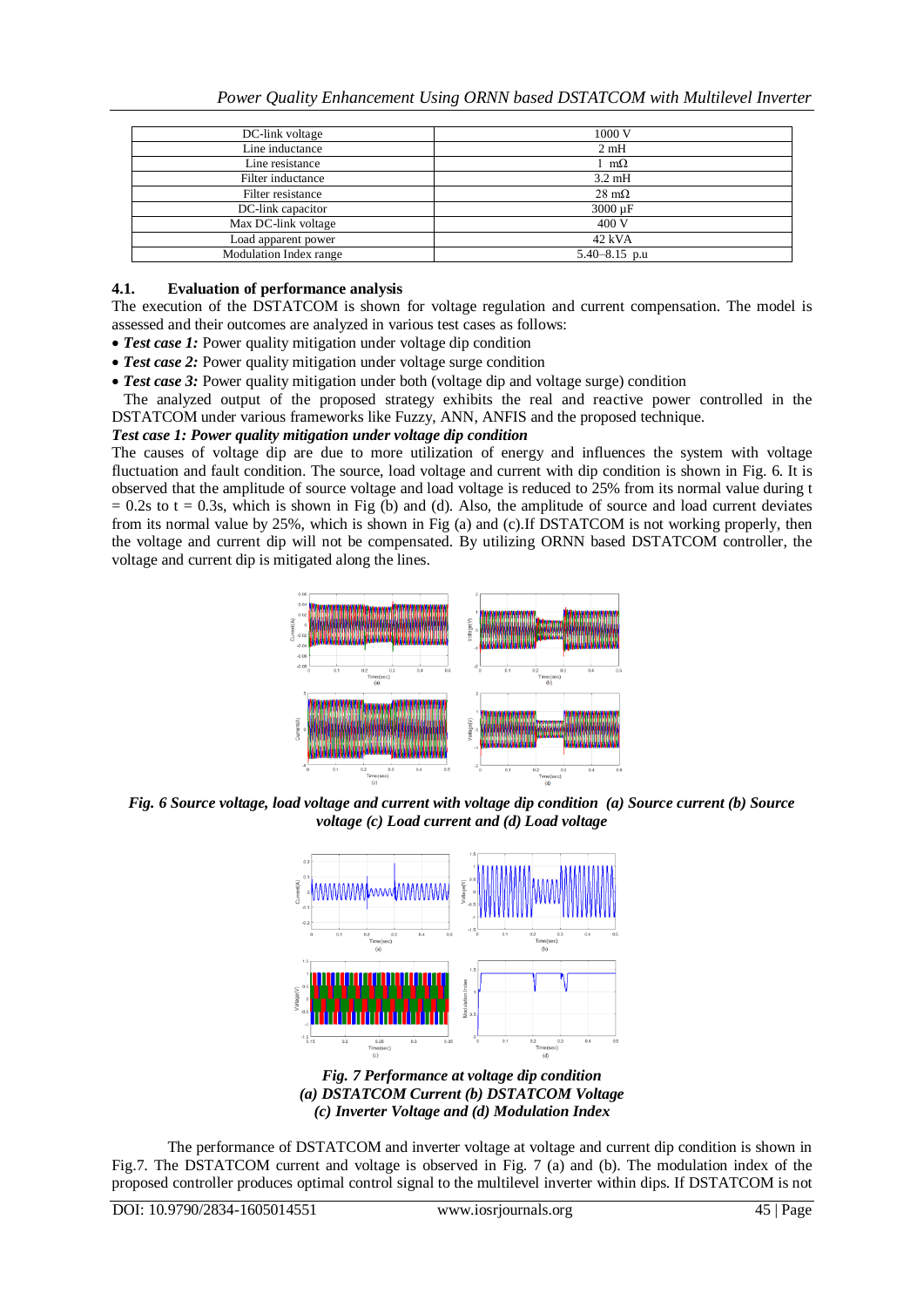working properly, it will not compensate the voltage dip. The ORNN based DSTATCOM with multilevel inverter compensates the voltage dip near to its normal value.

The output voltage of the inverter is compensated with the optimal control signal. The inverter voltage and the modulation index of the proposed controller are shown in Fig. 7 (c) and (d). The DSTATCOM commonly injects proper compensating current at the PCC, so that voltage at the load bus is raised near to normal value.



*Fig. 8 Real and Reactive Power Comparison of (a) ANFIS (b) Fuzzy (c) RNN and (d) Proposed method at Voltage dip Condition.*

The real and reactive power at voltage dip condition is discussed in terms of present methodologies like Fuzzy, RNN, ANFIS and the proposed technique, which are shown in Fig.8. From  $t = 0$ s to  $t = 0.2$ s, the reactive power is neither injected nor absorbed from the DSTATCOM. At  $t = 0.2$ s to  $t=0.3$ s, the dip is occurring at that time the DSTATCOM injects reactive power  $Qc = -0.8$  p.u into the grid in which the reactive power of load  $Q<sub>1</sub>$ is practically equivalent to reactive power of source  $Q_s$ . When contrasted with the current procedures, the proposed technique shows a good dynamics with no overshoot and fast response time.



*Fig. 9 Performance of (a) DC link voltage (b) Converter voltage, voltage at PCC and current at voltage dip Condition*

Fig. 9 (a) demonstrates the performance of dc link voltage at voltage dip with respect to techniques like ANN, Fuzzy, ANFIS and proposed ORNN. At the point, when the DSTATCOM is not in injecting or absorbing operation, the comparison of converter voltage, PCC voltage and current at fault are shown in Fig. 9(b) for both the inductive and the capacitive mode. From the comparison, it can be seen that the dc link voltage influences the output voltage of the converter during injection and absorption as the capacitor bank continuously charges and discharges.

#### *Test case 2: Power quality mitigation under voltage surge condition*

Voltage surge is caused due to sudden decrease of the load and influences the system with high voltage in fault condition. The source voltage, load voltage and current with surge condition is shown in Fig. 10. It is observed that the amplitude of source voltage and load voltage is increased around 25% from its normal value during  $t = 0.2$ sec to  $t = 0.3$ sec, which is shown in Fig (b) and (d). Also, it is observed that the amplitude of source and load current deviates from its normal value by 25% which is shown in Fig (a) and (c).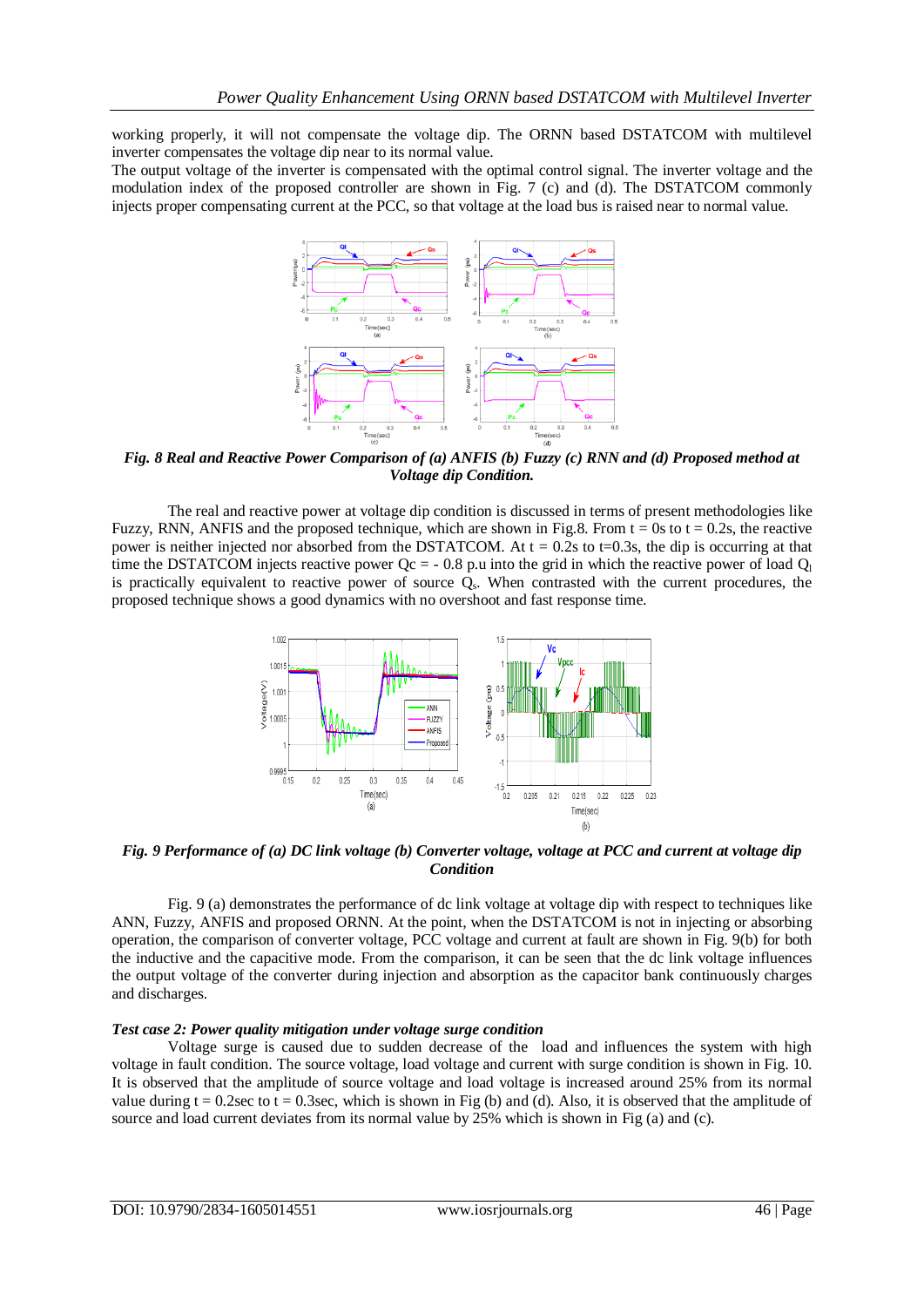

*Fig. 10 Performance of (a) Source voltage (b) Source current (c) Load voltage and (d) Load current at Voltage Surge Condition*



*Fig. 11 Performance of (a) DSTATCOM Current (b) DSTATCOM Voltage (c) Inverter Voltage and (d) Modulation Index at voltage surge Condition*

The performance of DSTATCOM and inverter voltage at voltage and current surge condition is shown in Fig.11. The DSTATCOM current and voltage is shown in Fig. 11(a) and (b). The modulation index of the proposed controller produces optimal control signal to the multilevel inverter within surge. If DSTATCOM is not working properly, it will not compensate the voltage surge. The ORNN based DSTATCOM with multilevel inverter is compensating the voltage surge nearly to its normal value.

The output voltage of the inverter is compensated with the optimal control signal. The inverter voltage and the modulation index of the proposed controller are shown in Fig.11(c) and (d). The DSTATCOM commonly injects proper compensating current to the PCC, so, that the voltage at the load bus is raised near to its normal value.



*Fig. 12 Comparison of Real and Reactive Power for (a) ANFIS (b) Fuzzy (c) RNN and (d) Proposed method at Voltage surge Condition*

The real and reactive power at voltage surge condition is discussed in terms of present methodologies like ANFIS, Fuzzy, RNN and the proposed strategy, which are shown in Fig.12. From  $t = 0s$  to  $t = 0.2s$ , the reactive power is neither injected nor absorbed from DSTATCOM. At  $t = 0.2$ s to t=0.3s, the DSTATCOM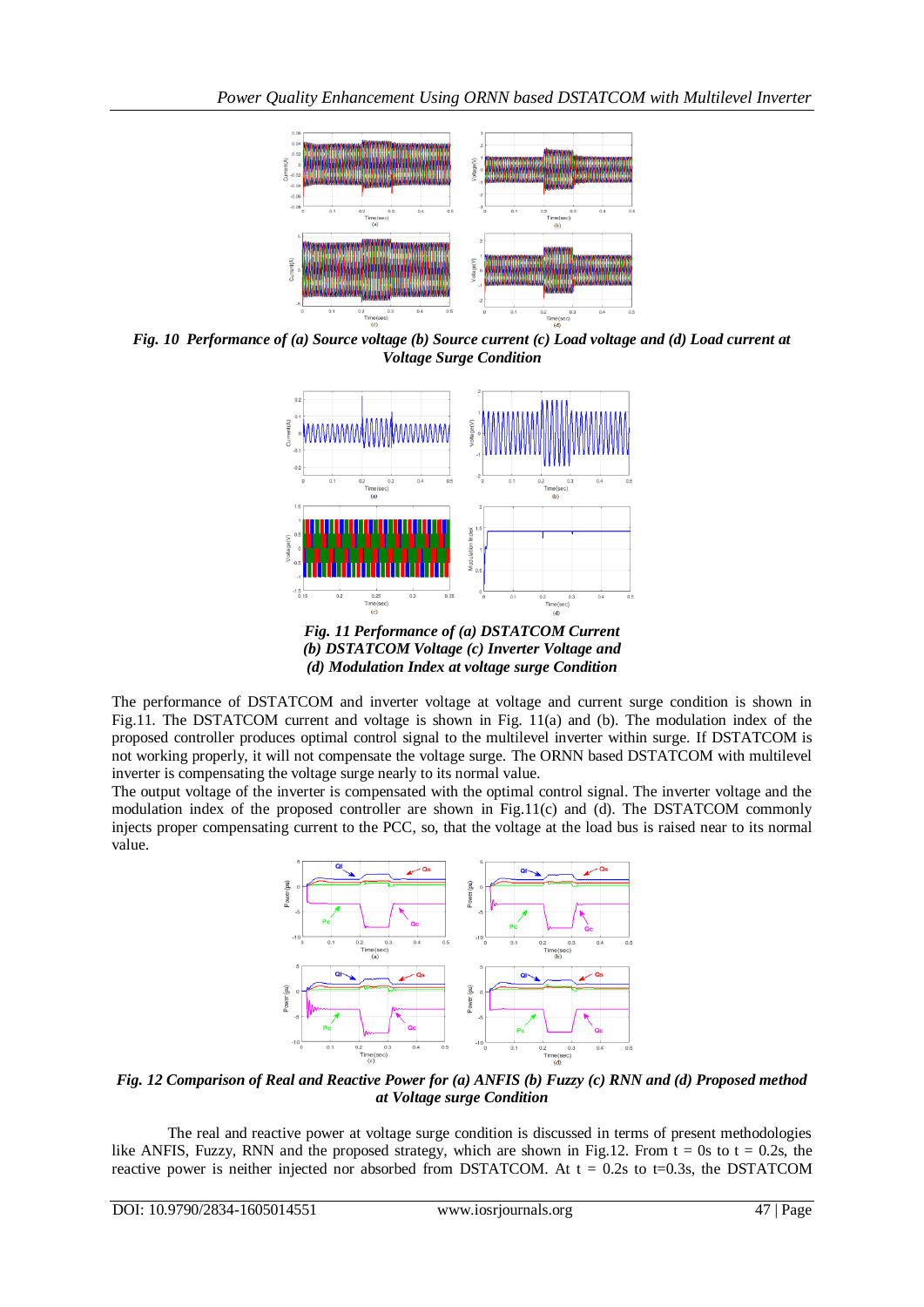absorbs reactive power  $Q_c = -0.8$  p. u from the grid in which the reactive power of load  $Q_l$  is practically equivalent to reactive power of source  $Q_s$ . The proposed technique shows good and fast response.



*Fig. 13 Performance of (a) DC link voltage (b) Converter voltage, PCC voltage and current at Voltage Surge Condition*

Fig.13 (a) demonstrates the performance of DC link voltage at voltage surge state with respect to techniques like ANN, Fuzzy, ANFIS and proposed ORNN. At the point when the DSTATCOM is not in injecting or absorbing operation, the performance of converter voltage, PCC voltage and current at surge is shown in Fig. 13 (b) for both inductive and capacitive mode. From the comparison, it can be seen that the proposed strategy demonstrates a superior response than the current systems.

#### *Test case 3: Power quality mitigation under both (voltage dip and voltage surge) condition*

The voltage dip and surge is examined and simulated with supply voltage, load voltage and current deviation. The voltage and current deviation is caused due to more utilization of energy and influences the system with voltage fluctuation and fault condition. The Performance of source voltage source current load voltage and load current at both voltage dip and surge condition is shown in Fig.14. It is observed that the amplitude of the source voltage is increased 25% during

 $t = 0.2$ s to  $t = 0.3$ s and diminished 25% between  $t = 0.3$ s to

 $t = 0.4$ s from its normal voltage. Correspondingly, the amplitude of source current deviates from its normal current by 25%.



*Fig. 14 Performance of (a) Source Voltage (b) Source Current (c) Load Voltage and (d) Load Current at both Voltage dip and voltage surge Conditions*



*Fig. 15 Performance of (a) DSTATCOM Current (b) DSTATCOM Voltage (c) Inverter Voltage and (d) Modulation Index at both Voltage dip and voltage surge Conditions*

In Fig.15, the execution of the DSTATCOM is described about voltage and current in the fault condition. The voltage surge happens in the interval = 0.2s to  $t = 0.3s$  and dip happens in the interval of  $t = 0.3s$ to  $t = 0.4$ s. The modulation index of the proposed controller produces optimal control signal for both the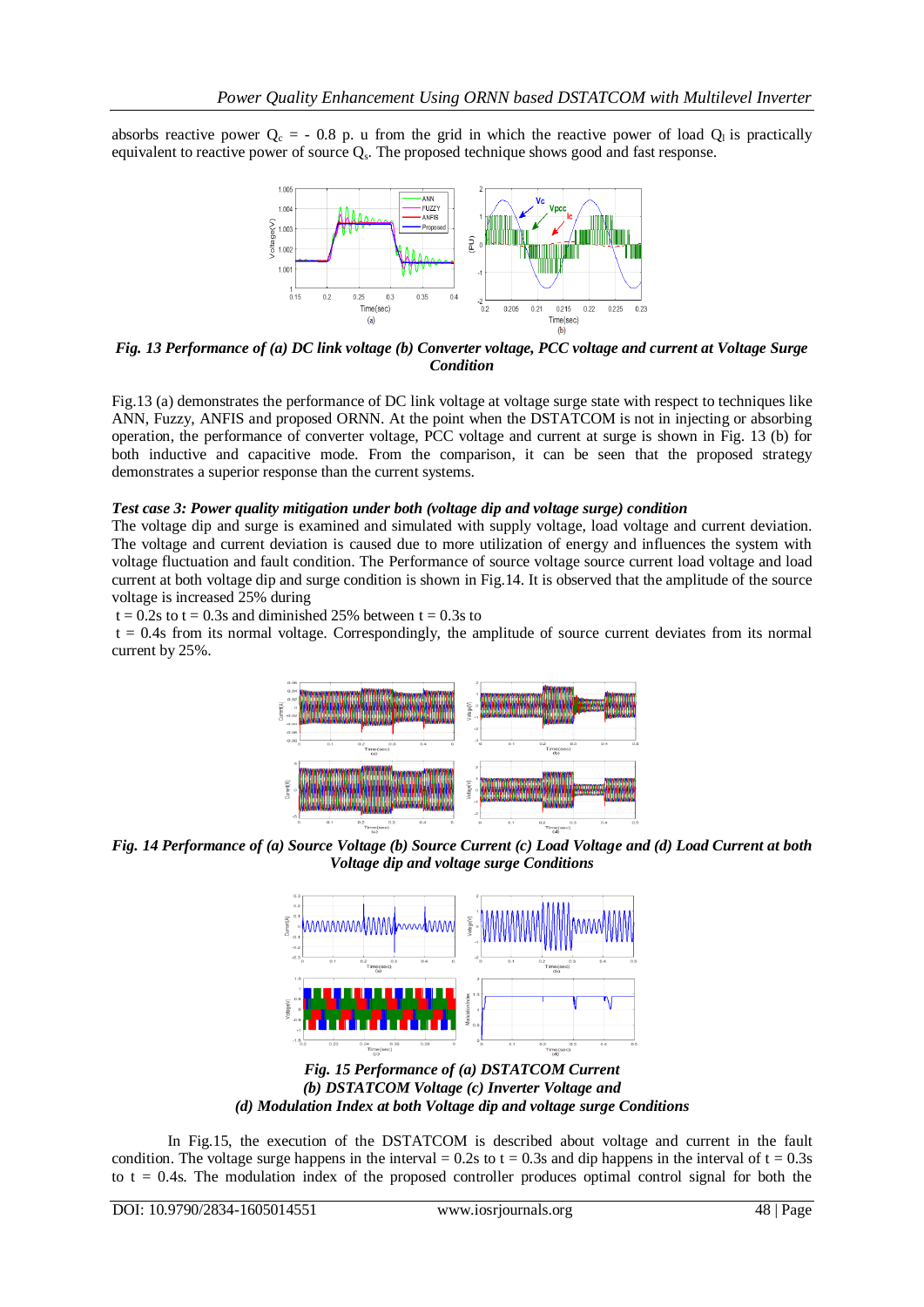condition. Hence, the output voltage of the inverter is compensated with the optimal control signal. The inverter voltage and the modulation index of the proposed controller are shown in Fig. 15 (c) and (d). The DSTATCOM normally injects or absorbs proper compensating current to the PCC and voltage at the load bus.



*Fig. 16 Comparison of Real and Reactive Power for (a) ANFIS (b) Fuzzy (c) RNN and (d) Proposed method at both Voltage dip and Voltage surge Conditions*

The real and reactive power during the voltage deviation is analyzed by the strategies like ANFIS, Fuzzy, RNN and the proposed technique, which are given in Fig. 16. The reactive power is neither injected nor absorbed from DSTATCOM between t = 0s to t = 0.2s. The DSTATCOM absorbs the reactive power  $Q_c = -$ 0.8p.u between t = 0.2s to t=0.3s and injects reactive power  $Q_c = -0.8p.u$  between t=0.3s to 0.4s in the network to make  $Q<sub>l</sub>$  is equal to  $Q<sub>s</sub>$ . The proposed technique gives better dynamics with no overshoot and fast response.



*Fig. 17 Performance of (a) DC voltage (b) Converter voltage, PCC voltage and current at both voltage dip and voltage surge Conditions*

Fig.17 demonstrates the performance of DC voltage in both dip and surge state, which are obtained from the techniques like ANFIS, Fuzzy, RNN and proposed method. It can be seen that the proposed strategy shows superior response. At the point when the DSTATCOM is not in injecting or absorbing operation, the performance of converter voltage, PCC voltage and current at both conditions is shown in Fig. 17 (b) for both the inductive and capacitive mode.

## **V. Conclusion**

In this paper, power quality is enhanced by proposing an ORNN based DSTATCOM with multilevel inverter. This work improves the voltage stability of the distribution system and reduces the power loss by selecting appropriate control signal to the multilevel inverter based DSTATCOM and is implemented in MATLAB/Simulink. In the test cases, 25% of dip and surge is introduced individually and collectively to examine the reliability of the proposed technique. The voltage profile at load bus is improved to normal value by proper injection of compensating current to the PCC. At the same time, DSTATCOM injects reactive power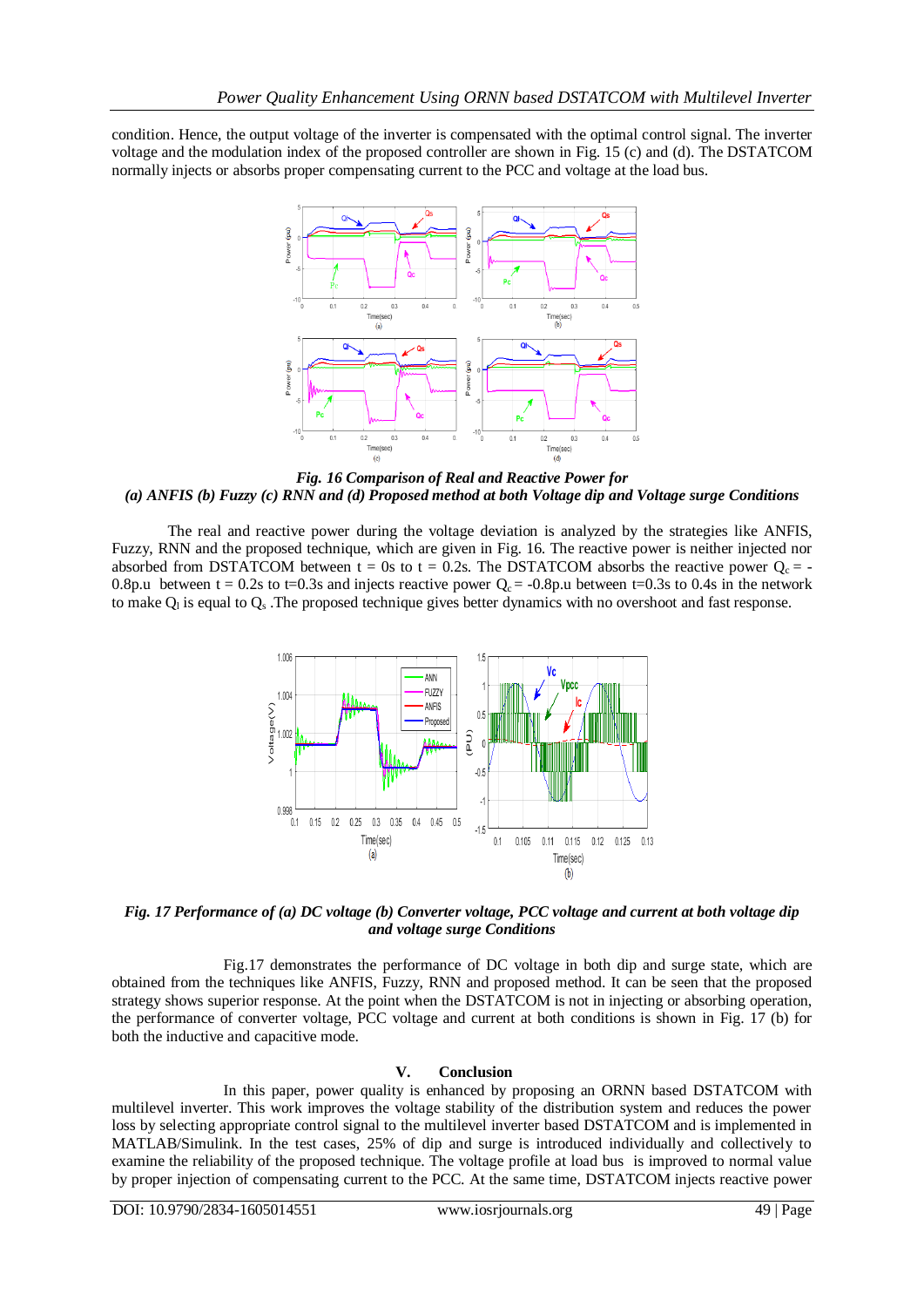$Q<sub>c</sub> = -0.8$  p.u into the grid. This work is assessed by comparing with various techniques like Fuzzy, ANN and ANFIS. The proposed ORNN system is successful in compensating the reactive power.

#### **References**

- [1]. O. Mahela, A. Shaik and N. Gupta, "A critical review Of detection and classification of power quality events", Renewable and Sustainable Energy Reviews, Vol. 41, pp. 495-505, 2015.
- [2]. O. Mahela and A. Shaik, "Power quality improvement in distribution network using DSTATCOM with battery energy storage system", International Journal of Electrical Power & Energy Systems, Vol. 83, pp. 229-240, 2016.
- [3]. M. Saini and R. Kapoor, "Classification of power quality events A review", International Journal of Electrical Power & Energy Systems, Vol. 43, pp. 11-19, 2012
- [4]. W. Tareen, S. Mekhilef, M. Seyedmahmoudian and B. Horan, "Active Power Filter (APF) for mitigation of power quality issues in grid integration of wind and photovoltaic energy conversion system", Renewable and Sustainable Energy Reviews, Vol. 70, pp. 635-655, 2017.
- [5]. B. Zhou, W. Li, K. Chan, Y. Cao, Y. Kuang, X. Liu and X. Wang, "Smart home energy management systems: Concept, configurations, and scheduling strategies", Renewable and Sustainable Energy Reviews, Vol. 61, pp. 30-40, 2016.
- [6]. K. Muttaqi, A. Esmaeel Nezhad, J. Aghaei and V. Ganapathy, "Control issues of distribution system automation in smart grids", Renewable and Sustainable Energy Reviews, Vol. 37, pp. 386-396, 2014.
- [7]. H. Matayoshi, T. Uehara, G. Ludin, A. Sharma, M. Datta and T. Senjyu, "Uninterruptible smart house equipped with a single-phase dq-transformation system", Journal of Renewable and Sustainable Energy, Vol. 8, pp. 025101, 2016.
- [8]. M. Raza, M. Haider, S. Ali, M. Rashid and F. Sharif, "Demand and Response in Smart Grids for Modern Power System", Smart Grid and Renewable Energy, Vol. 04, pp. 133-136, 2013.
- [9]. D. Aswathi Krishna and M. Sindhu, "Application of Static Synchronous Compensator (STATCOM) to enhance Voltage Profile in IEEE Standard 5 Bus Transmission System", Indian Journal of Science and Technology, Vol. 9, 2016.
- [10]. R. Sundaramoorthy and D. Udhayakumar, "Power Quality Improvement in Modified Solid State Transformer System Using Statcom", International Journal Of Engineering And Computer Science, 2016.
- [11]. M. Deben Singh, R. Mehta, A. Singh and W. Meng, "Integrated fuzzy-PI controlled current source converter based D-STATCOM", Cogent Engineering,Vol. 3, pp. 1138921, 2016.
- [12]. S. Bouafia, A. Benaissa, S. Barkat and M. Bouzidi, "Second order sliding mode control of three-level four-leg DSTATCOM based on instantaneous symmetrical components theory", Energy Systems, 2016.
- [13]. J. Jayachandran and R. Murali Sachithanandam, "ANN based controller for three phase four leg shunt active filter for power quality improvement", Ain Shams Engineering Journal, Vol. 7, pp. 275-292, 2016.
- [14]. P. Chittora, A. Singh and M. Singh, "Chebyshev Functional Expansion Based Artificial Neural Network Controller for Shunt Compensation", IEEE Transactions on Industrial Informatics, pp. 1-1, 2018.
- [15]. D. Amoozegar, "DSTATCOM modelling for voltage stability with fuzzy logic PI current controller", International Journal of Electrical Power & Energy Systems, Vol. 76, pp. 129-135, 2016.
- [16]. H. Tolabi, M. Shakarami, A. Ara and R. Hosseini, "RETRACTED: Dynamic Modeling and Controller Design of DSTATCOM in a Microgrid Based on Combination of Fuzzy Set and Galaxy-based Search Algorithm", Distributed Generation & Alternative Energy Journal, Vol. 33, pp. 8-28, 2018.
- [17]. S. Choudhury, P. Bhowmik and P. Rout, "Economic load sharing in a D-STATCOM Integrated Islanded Microgrid based on Fuzzy Logic and Seeker Optimization Approach", Sustainable Cities and Society, Vol. 37, pp. 57-69, 2018.
- [18]. Y. Chen, M. Wen, E. Lei, X. Yin, J. Lai and Z. Wang, "Passivity-based control of cascaded multilevel converter based D-STATCOM integrated with distribution transformer", Electric Power Systems Research, Vol. 154, pp. 1-12, 2018.
- [19]. R. Jayaraman and A. Victoire, "Implementation of Differential Equation of Single-Phase Source-Load System Based Control Algorithm for Three-Phase DSTATCOM under Stiff Source", Electric Power Components and Systems, Vol.45,pp. 1985-1995, 2017.
- [20]. R. Agarwal, I. Hussain and B. Singh, "Implementation of LLMF Control Algorithm for Three-Phase Grid-Tied SPV-DSTATCOM System", IEEE Transactions on Industrial Electronics, Vol. 64, pp. 7414-7424, 2017.
- [21]. G. Ramya, V. Ganapathy and P. Suresh, "Power Quality Improvement Using Multi-Level Inverter Based DVR and DSTATCOM Using Neuro-Fuzzy Controller", International Journal of Power Electronics and Drive Systems (IJPEDS), Vol. 8, pp. 316, 2017.
- [22]. M. Mahmud, H. Pota and M. Hossain, "Nonlinear DSTATCOM controller design for distribution network with distributed generation to enhance voltage stability", International Journal of Electrical Power & Energy Systems, Vol. 53, pp. 974-979, 2013.
- [23]. B. Singh, P. Jayaprakash and D. Kothari, "New control approach for capacitor supported DSTATCOM in three-phase four wire distribution system under non-ideal supply voltage conditions based on synchronous reference frame theory", International Journal of Electrical Power & Energy Systems, Vol. 33, No. 5, pp. 1109-1117, 2011.
- [24]. R. Gupta, A. Ghosh and A. Joshi, "Control of cascaded transformer multilevel inverter based DSTATCOM", Electric Power Systems Research, Vol. 77, No. 8, pp. 989-999, 2007.
- [25]. E. Babaei and S. Hosseini, "New cascaded multilevel inverter topology with minimum number of switches", Energy Conversion and Management, Vol. 50, No. 11, pp. 2761-2767, 2009.
- [26]. S. Mishra and P. Ray, "Nonlinear modeling and control of a photovoltaic fed improved hybrid DSTATCOM for power quality improvement", International Journal of Electrical Power & Energy Systems, Vol. 75, pp. 245-254, 2016.
- [27]. M. Molina and P. Mercado, "Control Design and Simulation of DSTATCOM with Energy Storage for Power Quality Improvements", 2006 IEEE/PES Transmission & Distribution Conference and Exposition: Latin America, 2006.
- [28]. J. Jayachandran and R. Murali Sachithanandam, "Neural Network-Based Control Algorithm for DSTATCOM Under Non-ideal Source Voltage and Varying Load Conditions", Canadian Journal of Electrical and Computer Engineering, Vol. 38, No. 4, pp. 307- 317, 2015.
- [29]. B. Vijay Kumar and N. Srikanth, "Optimal location and sizing of Unified Power Flow Controller (UPFC) to improve dynamic stability: A hybrid technique", International Journal of Electrical Power & Energy Systems, Vol. 64, pp. 429-438, 2015.
- [30]. M. Rezaei Adaryani and A. Karami, "Artificial bee colony algorithm for solving multi-objective optimal power flow problem", International Journal of Electrical Power & Energy Systems, vol. 53, pp. 219-230, 2013.